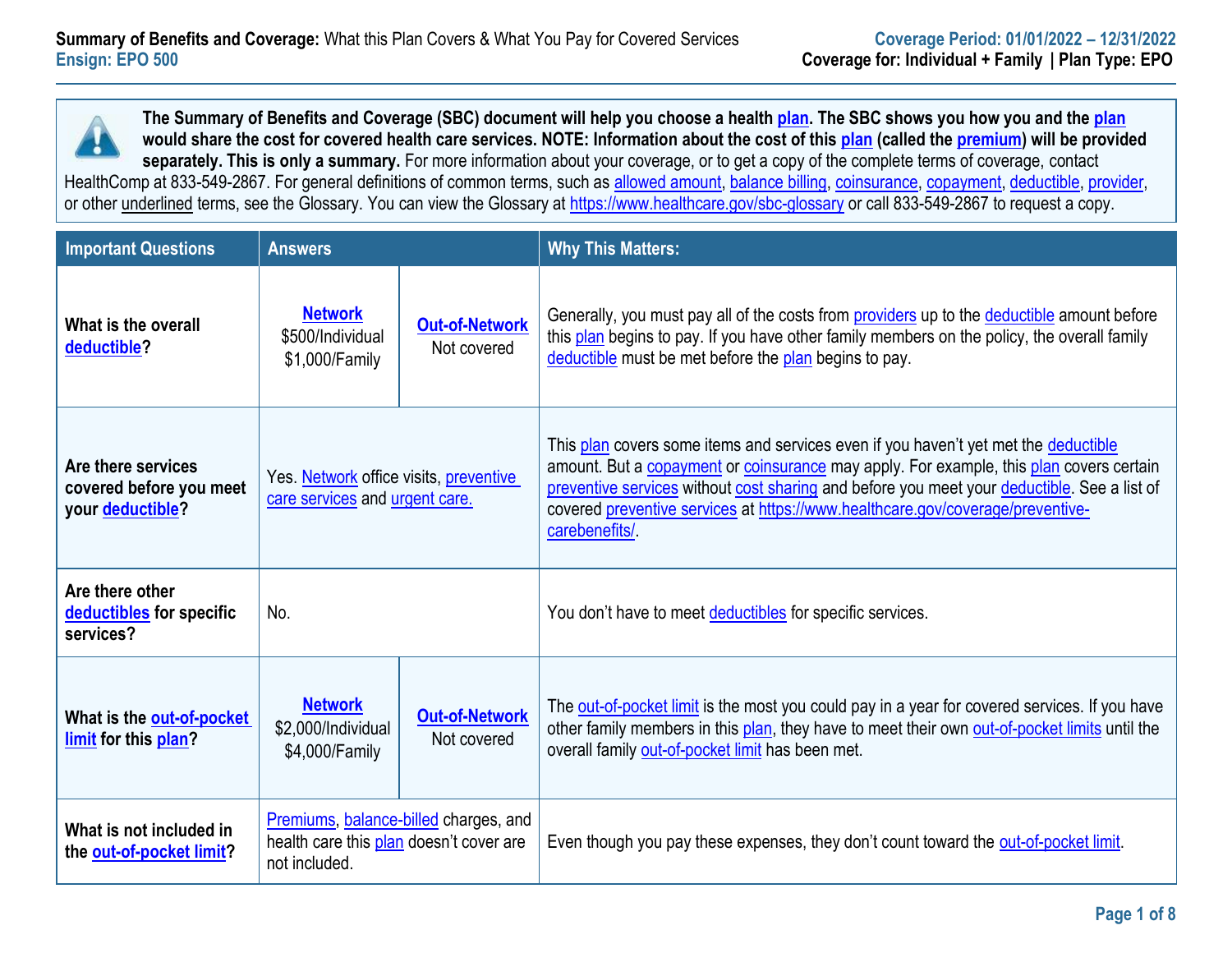| <b>Important Questions</b>                          | <b>Answers</b>                                                                                                   | <b>Why This Matters:</b>                                                                                                                                                                                                                                                                                                                                                                                                                                                            |  |
|-----------------------------------------------------|------------------------------------------------------------------------------------------------------------------|-------------------------------------------------------------------------------------------------------------------------------------------------------------------------------------------------------------------------------------------------------------------------------------------------------------------------------------------------------------------------------------------------------------------------------------------------------------------------------------|--|
| Will you pay less if you<br>use a network provider? | Yes. Visit<br>https://hconline.healthcomp.com/ensign<br>or call 833-549-2867 for a list of<br>network providers. | This plan uses a provider network. You will pay less if you use a provider in the plan's<br>network. You will pay the most if you use an out-of-network provider, and you might receive<br>a bill from a provider for the difference between the provider's charge and what your plan<br>pays (balance billing). Be aware, your network provider might use an out-of-network<br>provider for some services (such as lab work). Check with your provider before you get<br>services. |  |
| Do you need a referral to<br>see a specialist?      | No.                                                                                                              | You can see the specialist you choose without a referral.                                                                                                                                                                                                                                                                                                                                                                                                                           |  |

All **[copayment](https://www.healthcare.gov/sbc-glossary/#copayment)** and **[coinsurance](https://www.healthcare.gov/sbc-glossary/#coinsurance)** costs shown in this chart are after your **[deductible](https://www.healthcare.gov/sbc-glossary/#deductible)** has been met, if a **[deductible](https://www.healthcare.gov/sbc-glossary/#deductible)** applies.  $\triangle$ 

|                                                              |                                                     | <b>What You Will Pay</b>                            |                                                                        |                                                                                                                                                                      |
|--------------------------------------------------------------|-----------------------------------------------------|-----------------------------------------------------|------------------------------------------------------------------------|----------------------------------------------------------------------------------------------------------------------------------------------------------------------|
| <b>Common Medical Event</b>                                  | <b>Services You May Need</b>                        | <b>Network Provider</b><br>(You will pay the least) | <b>Out-of-Network</b><br><b>Provider</b><br>(You will pay the<br>most) | <b>Limitations, Exceptions, &amp; Other Important</b><br><b>Information</b>                                                                                          |
| If you visit a health care<br>provider's office or<br>clinic | Primary care visit to treat an<br>injury or illness | \$30/visit<br>Deductible waived                     | Not covered                                                            | None                                                                                                                                                                 |
|                                                              | <b>Specialist visit</b>                             | \$50/visit<br>Deductible waived                     | Not covered                                                            | None                                                                                                                                                                 |
|                                                              | <b>Preventive care/screening/</b><br>immunization   | No charge<br>Deductible waived                      | Not covered                                                            | You may have to pay for services that aren't<br>preventive. Ask your provider if the services<br>you need are preventive. Then check what<br>your plan will pay for. |
| If you have a test                                           | Diagnostic test (x-ray, blood<br>work)              | 20% coinsurance                                     | Not covered                                                            | None                                                                                                                                                                 |
|                                                              | Imaging (CT/PET scans,<br>MRI <sub>s</sub> )        | 20% coinsurance                                     | Not covered                                                            | None                                                                                                                                                                 |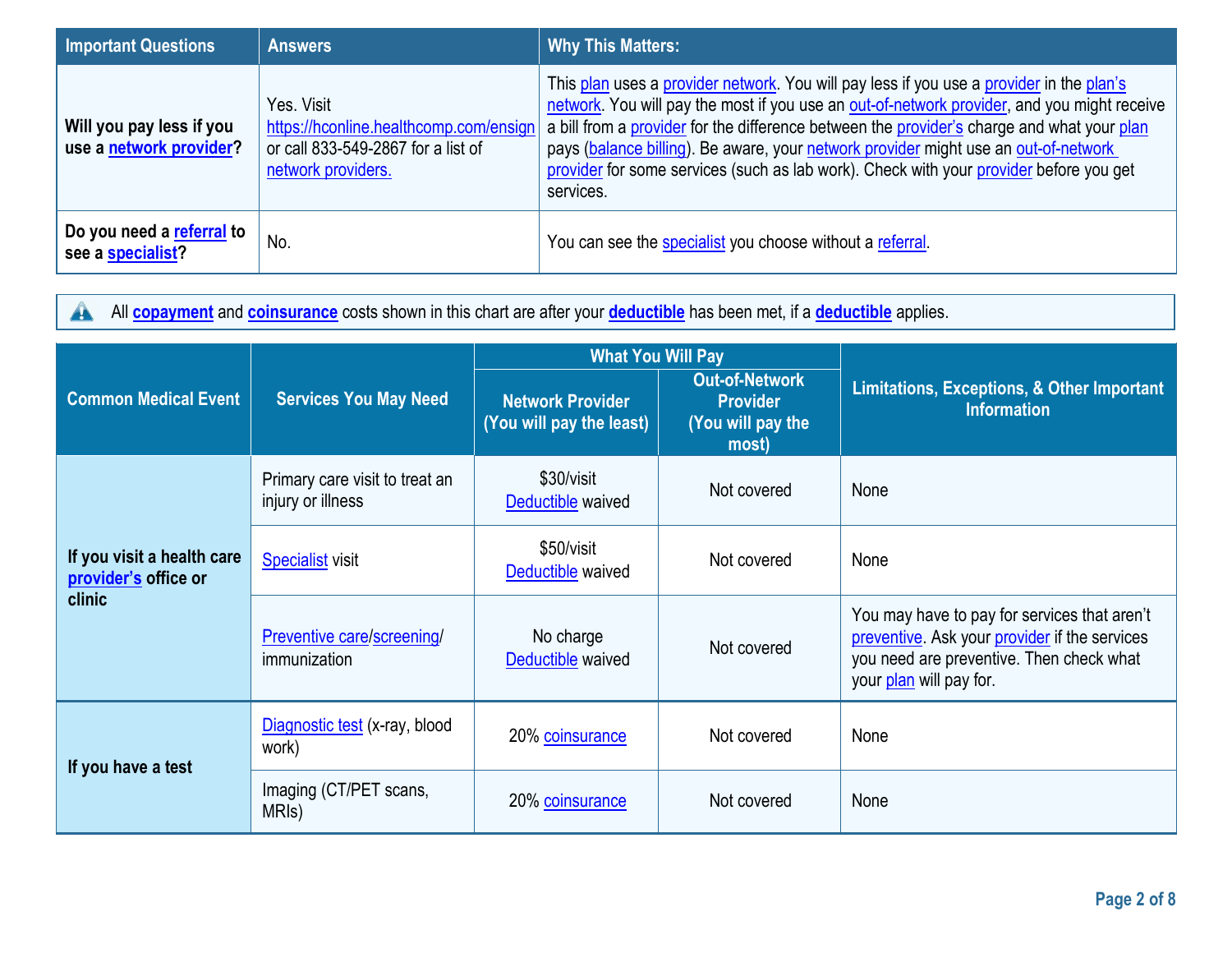|                                                                                                                                                                                                              |                                                   | <b>What You Will Pay</b>                                                                                                         |                                                                        |                                                                                                                                                                                                                                          |
|--------------------------------------------------------------------------------------------------------------------------------------------------------------------------------------------------------------|---------------------------------------------------|----------------------------------------------------------------------------------------------------------------------------------|------------------------------------------------------------------------|------------------------------------------------------------------------------------------------------------------------------------------------------------------------------------------------------------------------------------------|
| <b>Common Medical Event</b>                                                                                                                                                                                  | <b>Services You May Need</b>                      | <b>Network Provider</b><br>(You will pay the least)                                                                              | <b>Out-of-Network</b><br><b>Provider</b><br>(You will pay the<br>most) | <b>Limitations, Exceptions, &amp; Other Important</b><br><b>Information</b>                                                                                                                                                              |
| If you need drugs to<br>treat your illness or<br>condition<br>More information about<br>prescription drug<br>coverage is available at<br>https://www.cerpassrx.com/<br>members-page/ or call<br>844-636-7506 | Generic drugs                                     | <b>Retail</b><br>\$10/prescription<br><b>Mail order</b><br>\$20/prescription                                                     | Not covered                                                            | Deductible does not apply.<br>Retail: Limited to a 30-day supply. An<br>additional \$10 copay applies when using a<br>Walgreens pharmacy.                                                                                                |
|                                                                                                                                                                                                              | Preferred brand drugs                             | <b>Retail</b><br>\$25/prescription<br><b>Mail order</b><br>\$50/prescription                                                     | Not covered                                                            | 90-day supply for maintenance drugs is<br>available through mail order.<br>If you or your provider choose a brand-name<br>medication when a generic version is<br>available, you will have to pay the brand cost                         |
|                                                                                                                                                                                                              | Non-preferred brand drugs                         | <b>Retail</b><br>\$40/prescription<br><b>Mail order</b><br>\$80/prescription                                                     | Not covered                                                            | sharing and the difference in cost when you fill<br>this medication.<br>Prior authorization from CerpassRx required<br>for all prescriptions over \$1,000. Call 888-902-<br>5533.                                                        |
|                                                                                                                                                                                                              | <b>Specialty drugs</b>                            | 20% coinsurance<br>(Maximum of \$125)                                                                                            | Not covered                                                            | Your plan will require you to obtain specialty<br>medications through CerpassRx specialty<br>pharmacy or you will owe the full cost of the<br>drug when you fill this medication. Specialty<br>medication is limited to a 30-day supply. |
| If you have outpatient<br>surgery                                                                                                                                                                            | Facility fee (e.g., ambulatory<br>surgery center) | <b>Ambulatory Surgery</b><br><b>Center</b><br>20% coinsurance<br><b>Outpatient Hospital</b><br>$$250/visit +$<br>20% coinsurance | Not covered                                                            | Copayment does not apply toward deductible.                                                                                                                                                                                              |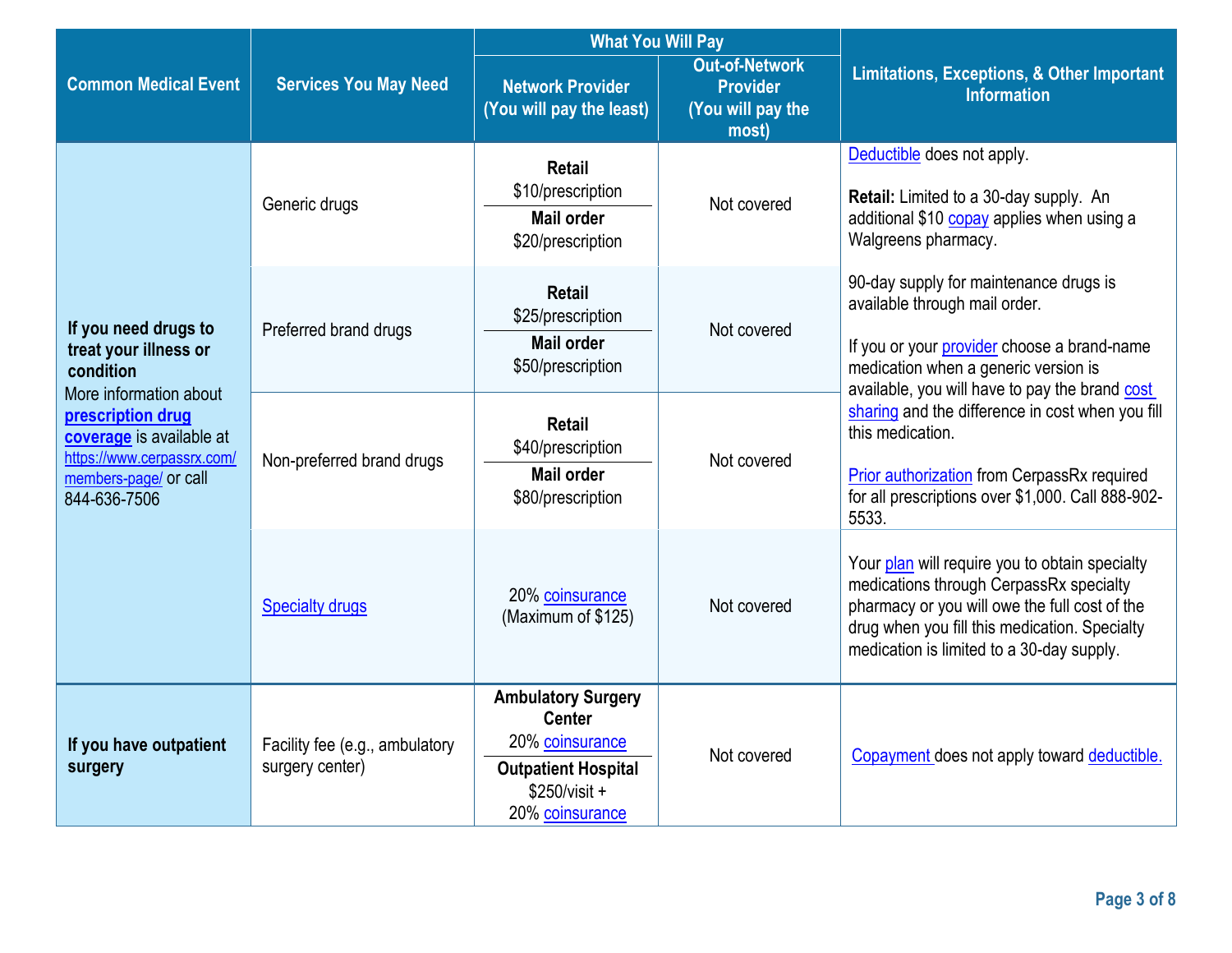|                                                                                    |                                            | <b>What You Will Pay</b>                                                                                                  |                                                                        |                                                                                                                      |
|------------------------------------------------------------------------------------|--------------------------------------------|---------------------------------------------------------------------------------------------------------------------------|------------------------------------------------------------------------|----------------------------------------------------------------------------------------------------------------------|
| <b>Common Medical Event</b>                                                        | <b>Services You May Need</b>               |                                                                                                                           | <b>Out-of-Network</b><br><b>Provider</b><br>(You will pay the<br>most) | <b>Limitations, Exceptions, &amp; Other Important</b><br><b>Information</b>                                          |
| If you have outpatient<br>surgery                                                  | Physician/surgeon fees                     | 20% coinsurance                                                                                                           | Not covered                                                            | None                                                                                                                 |
|                                                                                    | <b>Emergency room care</b>                 | 20% coinsurance                                                                                                           | $$500/visit +$                                                         | Copay waived if admitted.                                                                                            |
| If you need immediate<br>medical attention                                         | <b>Emergency medical</b><br>transportation | 20% coinsurance                                                                                                           |                                                                        | None                                                                                                                 |
|                                                                                    | <b>Urgent care</b>                         | \$50/visit<br>Deductible waived                                                                                           | Not covered                                                            | None                                                                                                                 |
| If you have a hospital<br>stay                                                     | Facility fee (e.g., hospital<br>room)      | \$500/admission +<br>20% coinsurance                                                                                      | Not covered                                                            | Prior authorization is required.<br>Copayment does not apply toward deductible.                                      |
|                                                                                    | Physician/surgeon fees                     | 20% coinsurance                                                                                                           | Not covered                                                            | None                                                                                                                 |
| If you need mental<br>health, behavioral<br>health, or substance<br>abuse services | <b>Outpatient services</b>                 | <b>Office visit</b><br>\$30/visit<br>Deductible waived<br><b>Outpatient facility</b><br>$$250/visit +$<br>20% coinsurance | Not covered                                                            | None                                                                                                                 |
|                                                                                    | Inpatient services                         | \$500/admission +<br>20% coinsurance                                                                                      | Not covered                                                            | Includes Partial Hospitalization.<br>Prior authorization is required.<br>Copayment does not apply toward deductible. |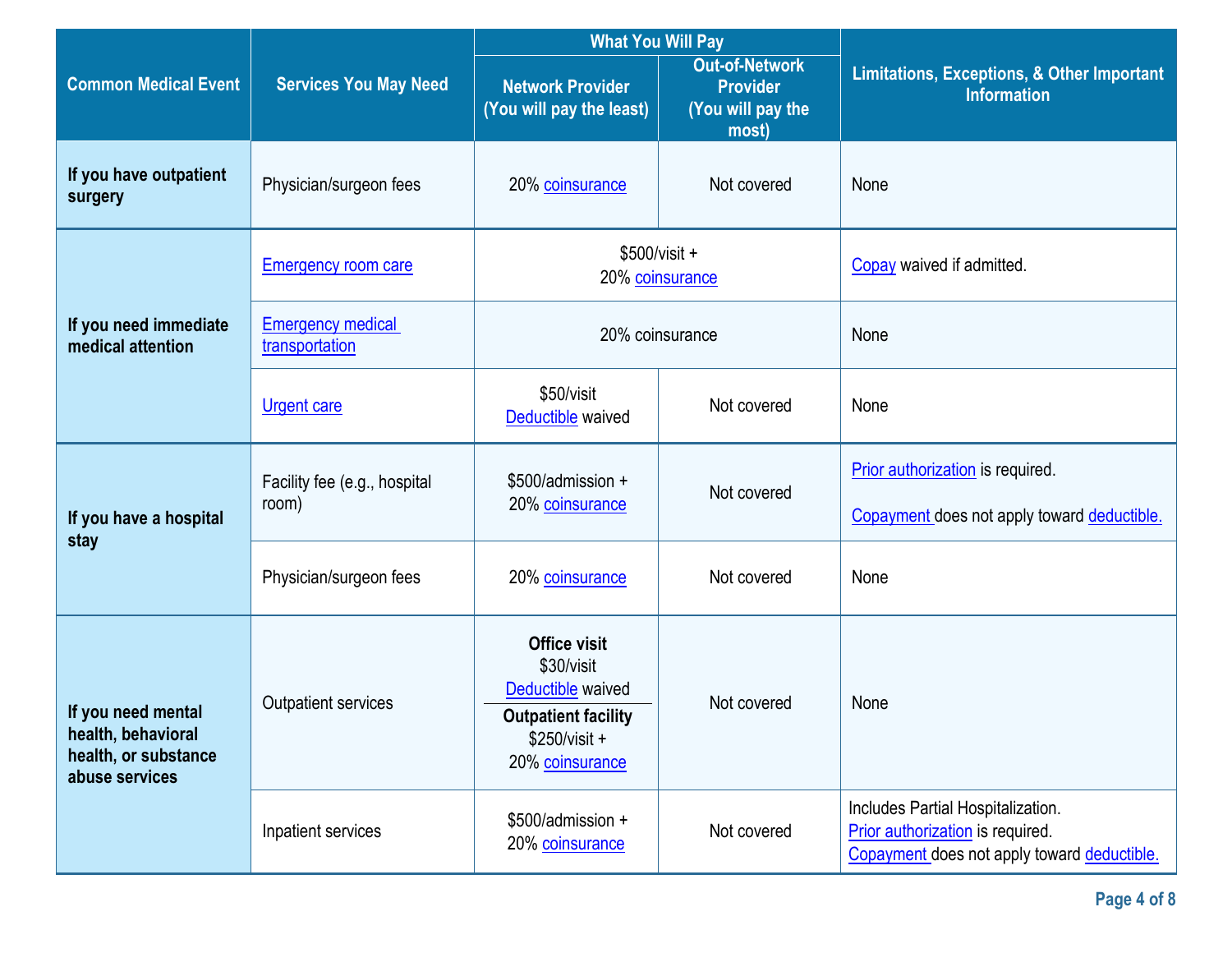|                                                                         |                                              | <b>What You Will Pay</b>                            |                                                                        |                                                                                                                                                                     |
|-------------------------------------------------------------------------|----------------------------------------------|-----------------------------------------------------|------------------------------------------------------------------------|---------------------------------------------------------------------------------------------------------------------------------------------------------------------|
| <b>Common Medical Event</b><br><b>Services You May Need</b>             |                                              | <b>Network Provider</b><br>(You will pay the least) | <b>Out-of-Network</b><br><b>Provider</b><br>(You will pay the<br>most) | <b>Limitations, Exceptions, &amp; Other Important</b><br><b>Information</b>                                                                                         |
|                                                                         | Office visits                                | No charge<br>Deductible waived                      | Not covered                                                            | Cost sharing does not apply for preventive<br>services. Depending on the type of services, a<br>copayment, coinsurance, or deductible may                           |
| If you are pregnant                                                     | Childbirth/delivery<br>professional services | 20% coinsurance                                     | Not covered                                                            | apply. Maternity care may include tests and<br>services described elsewhere in the SBC (i.e.,<br>ultrasound).                                                       |
|                                                                         | Childbirth/delivery facility<br>services     | \$500/admission +<br>20% coinsurance                | Not covered                                                            | Prior authorization is only required for stay<br>exceeding 48 hours after delivery (or 96 hours<br>after C-section.)<br>Copayment does not apply toward deductible. |
| If you need help<br>recovering or have<br>other special health<br>needs | Home health care                             | 20% coinsurance                                     | Not covered                                                            | Limited to 100 visits per Calendar Year.<br>Prior authorization is required.                                                                                        |
|                                                                         | <b>Rehabilitation services</b>               | 20% coinsurance                                     | Not covered                                                            | None                                                                                                                                                                |
|                                                                         | <b>Habilitation services</b>                 | 20% coinsurance                                     | Not covered                                                            | None                                                                                                                                                                |
|                                                                         | <b>Skilled nursing care</b>                  | 20% coinsurance                                     | Not covered                                                            | Limited to 100 days per Calendar Year.<br>Prior authorization is required.                                                                                          |
|                                                                         | Durable medical equipment                    | 20% coinsurance                                     | Not covered                                                            | None                                                                                                                                                                |
|                                                                         | <b>Hospice services</b>                      | 20% coinsurance                                     | Not covered                                                            | Prior authorization is required.                                                                                                                                    |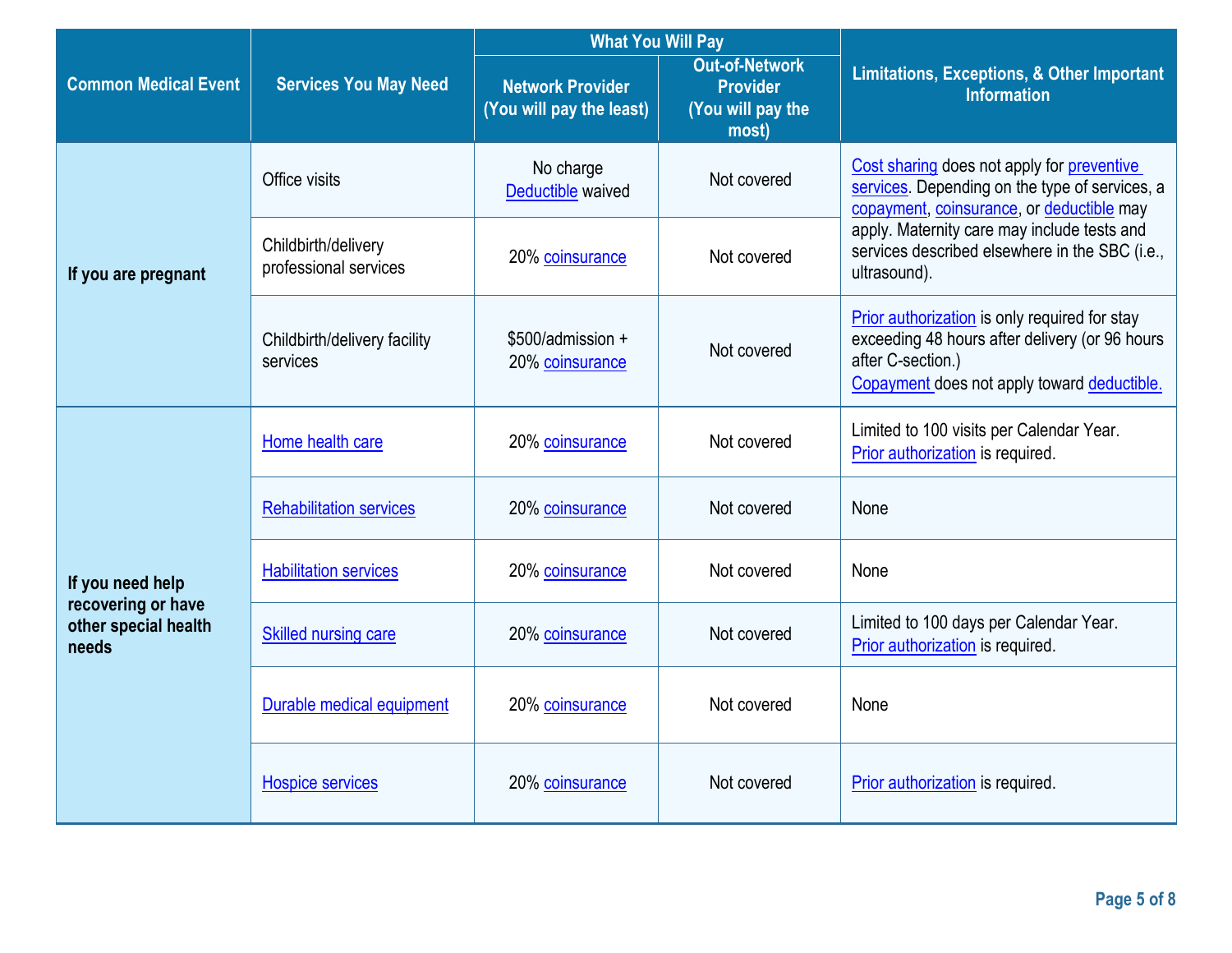|                                           |                                   | <b>What You Will Pay</b>                            |                                                                        |                                                                                                                                                      |
|-------------------------------------------|-----------------------------------|-----------------------------------------------------|------------------------------------------------------------------------|------------------------------------------------------------------------------------------------------------------------------------------------------|
| <b>Common Medical Event</b>               | <b>Services You May Need</b>      | <b>Network Provider</b><br>(You will pay the least) | <b>Out-of-Network</b><br><b>Provider</b><br>(You will pay the<br>most) | Limitations, Exceptions, & Other Important<br><b>Information</b>                                                                                     |
| If your child needs<br>dental or eye care | Children's eye exam               | Not covered                                         |                                                                        | Children's eye exams are covered when<br>provided by a pediatrician as part of a routine<br>well-child visit.<br>See vision plan for other coverage. |
|                                           | Children's glasses<br>Not covered |                                                     | See vision plan for coverage.                                          |                                                                                                                                                      |
|                                           | Children's dental check-up        |                                                     | Not covered                                                            | See dental plan for coverage.                                                                                                                        |

## **Excluded Services & Other Covered Services:**

| Services Your Plan Generally Does NOT Cover (Check your policy or plan document for more information and a list of any other excluded services.) |                                                                                                                                |                                                                                                             |  |
|--------------------------------------------------------------------------------------------------------------------------------------------------|--------------------------------------------------------------------------------------------------------------------------------|-------------------------------------------------------------------------------------------------------------|--|
| Acupuncture<br><b>Bariatric Surgery</b><br><b>Cosmetic Surgery</b><br>Dental Care (Adult)                                                        | <b>Hearing Aids</b><br><b>Infertility Treatment</b><br>Long Term Care<br>Non-emergency care when traveling outside the<br>U.S. | <b>Private Duty Nursing</b><br>Routine Eye Care (Adult)<br>Routine Foot Care<br><b>Weight Loss Programs</b> |  |

**Other Covered Services (Limitations may apply to these services. This isn't a complete list. Please see your [plan](https://www.healthcare.gov/sbc-glossary/#plan) document.)**

• Chiropractic Care (Limited to 40 visits per Calendar Year)

Your Rights to Continue Coverage: There are agencies that can help if you want to continue your coverage after it ends. The contact information for those agencies is: Department of Labor's Employee Benefits Security Administration at 1-866-444-EBSA (3272) or www.dol.gov/ebsa/healthreform. Other coverage options may be available to you, too, including buying individual insurance coverage through the [Health Insurance](https://www.healthcare.gov/sbc-glossary/#health-insurance) [Marketplace.](https://www.healthcare.gov/sbc-glossary/#marketplace) For more information about the [Marketplace,](https://www.healthcare.gov/sbc-glossary/#marketplace) visit [www.HealthCare.gov](http://www.healthcare.gov/) or call 1-800-318- 2596.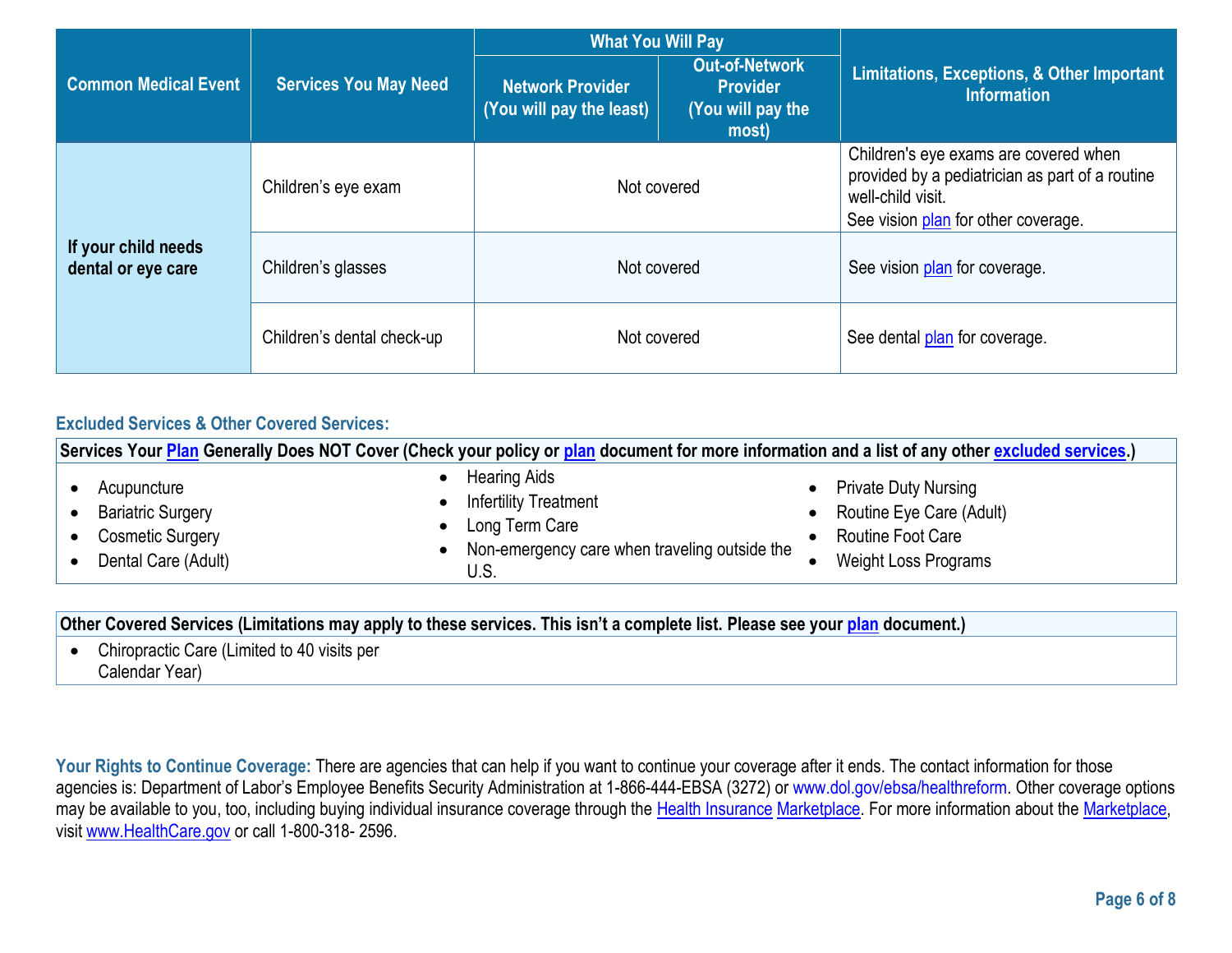Your Grievance and Appeals Rights: There are agencies that can help if you have a complaint against you[r plan f](https://www.healthcare.gov/sbc-glossary/#plan)or a denial of a [claim.](https://www.healthcare.gov/sbc-glossary/#claim) This complaint is called a [grievance o](https://www.healthcare.gov/sbc-glossary/#grievance)r [appeal.](https://www.healthcare.gov/sbc-glossary/#appeal) For more information about your rights, look at the explanation of benefits you will receive for that medical [claim.](https://www.healthcare.gov/sbc-glossary/#claim) You[r plan d](https://www.healthcare.gov/sbc-glossary/#plan)ocuments also provide complete information on how to submit a [claim,](https://www.healthcare.gov/sbc-glossary/#claim) [appeal,](https://www.healthcare.gov/sbc-glossary/#appeal) or a [grievance f](https://www.healthcare.gov/sbc-glossary/#grievance)or any reason to your [plan.](https://www.healthcare.gov/sbc-glossary/#plan) For more information about your rights, this notice, or assistance, contact: HealthComp at 833-549-2867 or Department of Labor's Employee Benefits Security Administration at 1-866-444-EBSA (3272) or [www.dol.gov/ebsa/healthreform.](http://www.dol.gov/ebsa/healthreform)

### **Does this plan provide Minimum Essential Coverage? Yes**

[Minimum Essential Coverage](https://www.healthcare.gov/sbc-glossary/#minimum-essential-coverage) generally includes [plans,](https://www.healthcare.gov/sbc-glossary/#plan) [health insurance](https://www.healthcare.gov/sbc-glossary/#health-insurance) available through the [Marketplace](https://www.healthcare.gov/sbc-glossary/#marketplace) or other individual market policies, Medicare, Medicaid, CHIP, TRICARE, and certain other coverage. If you are eligible for certain types of [Minimum Essential Coverage,](https://www.healthcare.gov/sbc-glossary/#minimum-essential-coverage) you may not be eligible for the [premium tax credit.](https://www.healthcare.gov/sbc-glossary/#premium-tax-credits)

#### **Does this plan meet the Minimum Value Standards? Yes**

If your [plan](https://www.healthcare.gov/sbc-glossary/#plan) doesn't meet the [Minimum Value Standards,](https://www.healthcare.gov/sbc-glossary/#minimum-value-standard) you may be eligible for a [premium tax credit](https://www.healthcare.gov/sbc-glossary/#premium-tax-credits) to help you pay for a plan through the [Marketplace.](https://www.healthcare.gov/sbc-glossary/#marketplace)

#### **Language Access Services:**

Spanish (Español): Para obtener asistencia en Español, llame al 833-549-2867.

*To see examples of how this [plan](https://www.healthcare.gov/sbc-glossary/#plan) might cover costs for a sample medical situation, see the next section.*